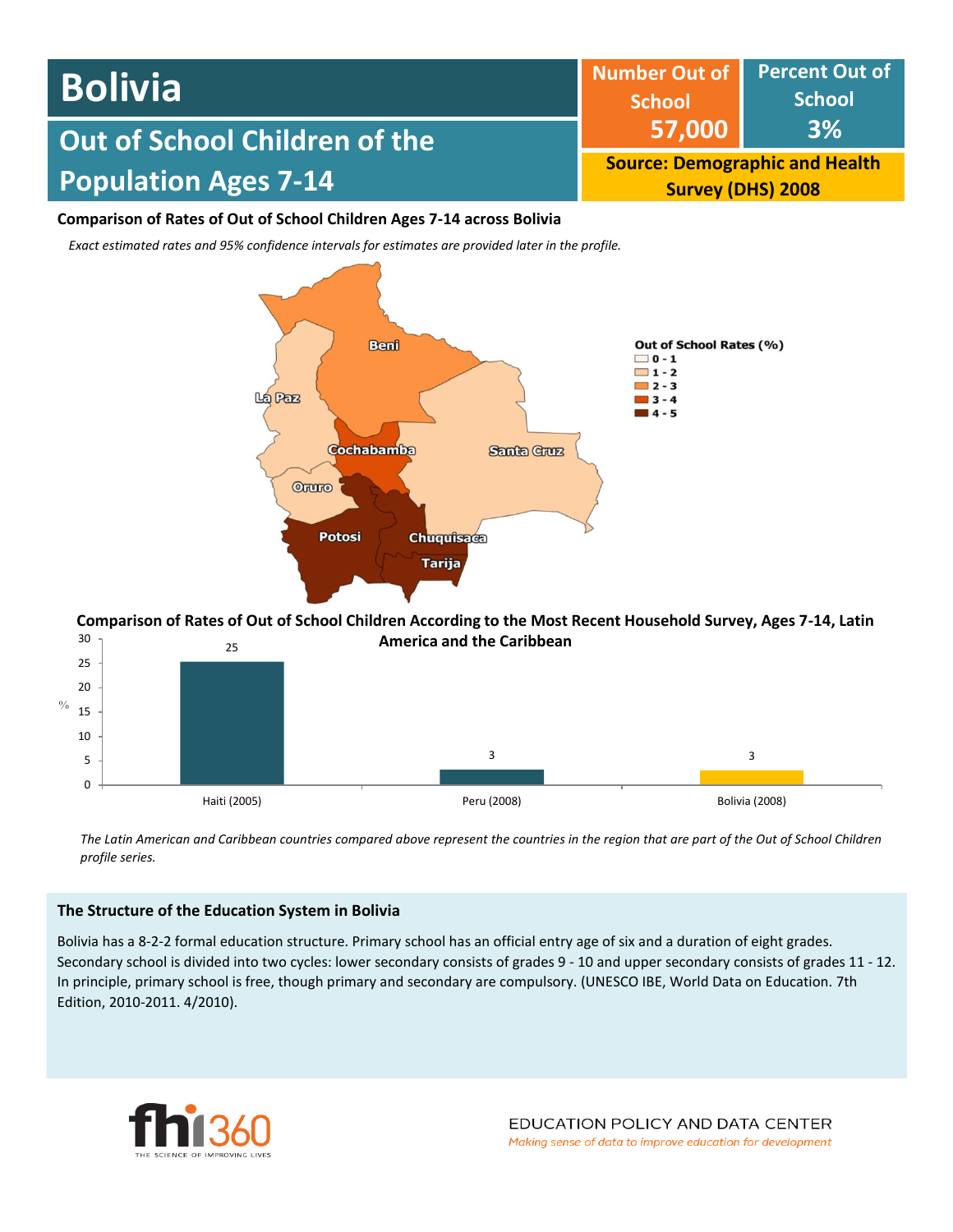

● Parity indices provide information about the greatest sources of inequality in a population. The graph at left provides ratios of different estimates of children aged 7-14 who are out of school. It shows, for example, that the out of school rate in rural areas is 3.2 times higher than that in urban areas.

● For Bolivia, the greatest disparity in out of school rates is between children from the poorest and richest quintiles. Children from the poorest quintile are 6.2 times as likely to be out of school as children from the richest quintile.

# **Out of School Children by Individual and Household Characteristics**

● More girls (4% or 31,702) are out of school than boys (2.7% or 24,911) in Bolivia.

● Out of school rates for children from rural areas (5%) are higher than those for children from urban areas (2%). In terms of absolute numbers, there are more children out of school in rural areas (41,178) than in urban areas (15,434).

● Out of school rates are highest for children in the poorest wealth quintile (7%).

### **Numbers of Out of School Children, DHS 2008**





### **About Data Sources**

All out of school estimates presented in this profile are EPDC extractions of Demographic and Health Survey (DHS) data. DHS Surveys are conducted every several years and collect information on health, education, and other topics for households and individuals residing in those households. The 2008 Bolivia DHS Survey is representative at the national and subnational level. For more information, please see http://www.measuredhs.com/.

Estimates of out of school children from household surveys can be expected to differ from administrative estimates, such as those from the UNESCO Institute for Statistics and national government agencies, because of differences between these sources in data collection and estimation methods for measuring school participation. For more information on the differences between these data sources, please see www.epdc.org.

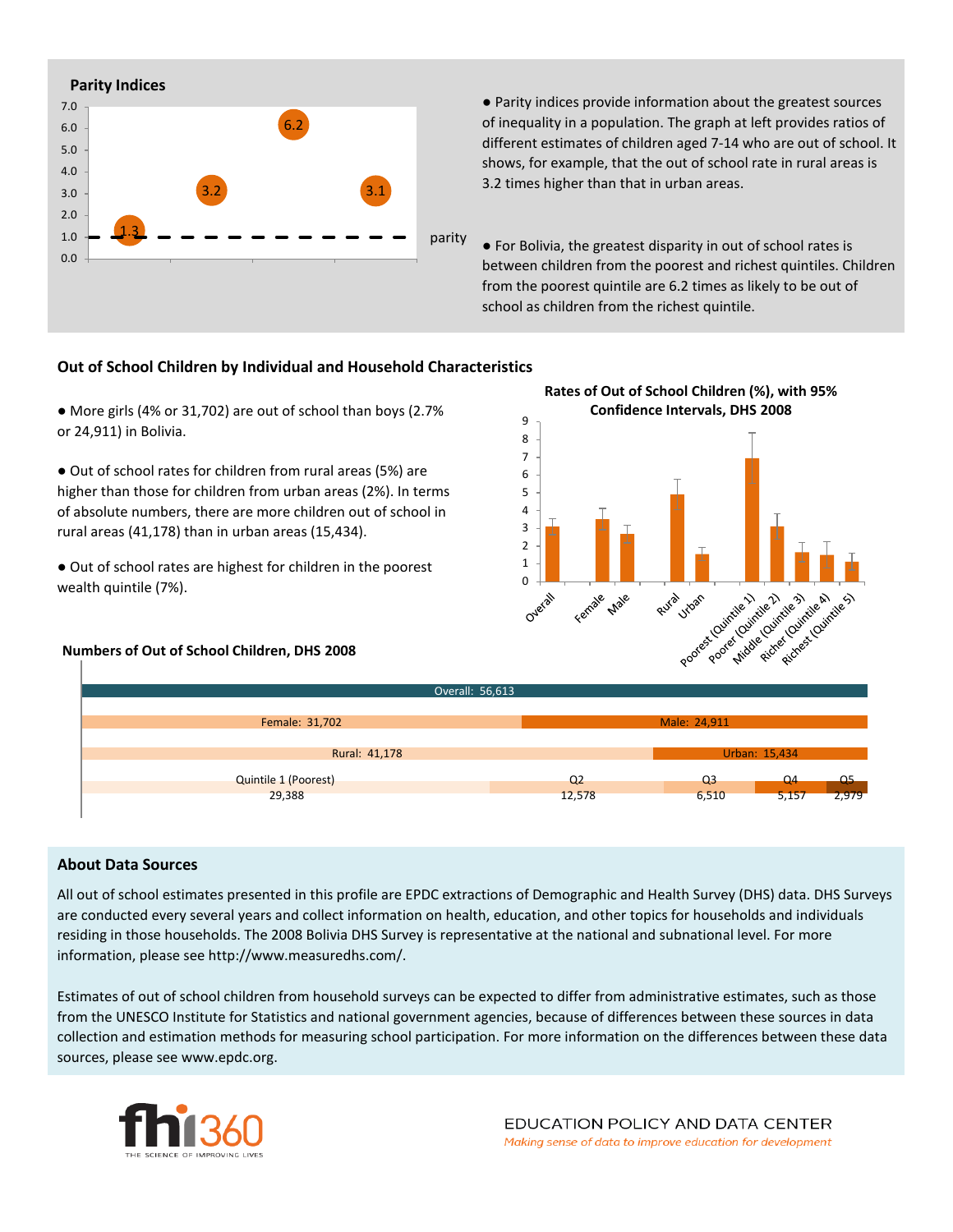# **Out of School Children by Subnational Regions**

● The subnational region with the highest percentage of children out of school is Chuquisaca (5%). Oruro has the lowest rate of school non-participation (2%).

● The highest numbers of out of school children are located in Cochabamba (14,246). Pando has the lowest numbers of out of school children (223).



#### **Rates of Out of School Children by Subnational Region (%), with 95% Confidence Intervals, DHS 2008**

#### **Numbers of Out of School Children by Subnational Region (# in thousands), with 95% Confidence Intervals, DHS 2008**



#### **Why Ages 7-14?**

EPDC presents data for ages 7-14. This age group captures the bulk of basic compulsory education in most countries, aids crossnational comparability of estimates, and conveys the normative international frameworks set by the Convention on the Rights of the Child and supported by the ILO Minimum Age Convention.



EDUCATION POLICY AND DATA CENTER Making sense of data to improve education for development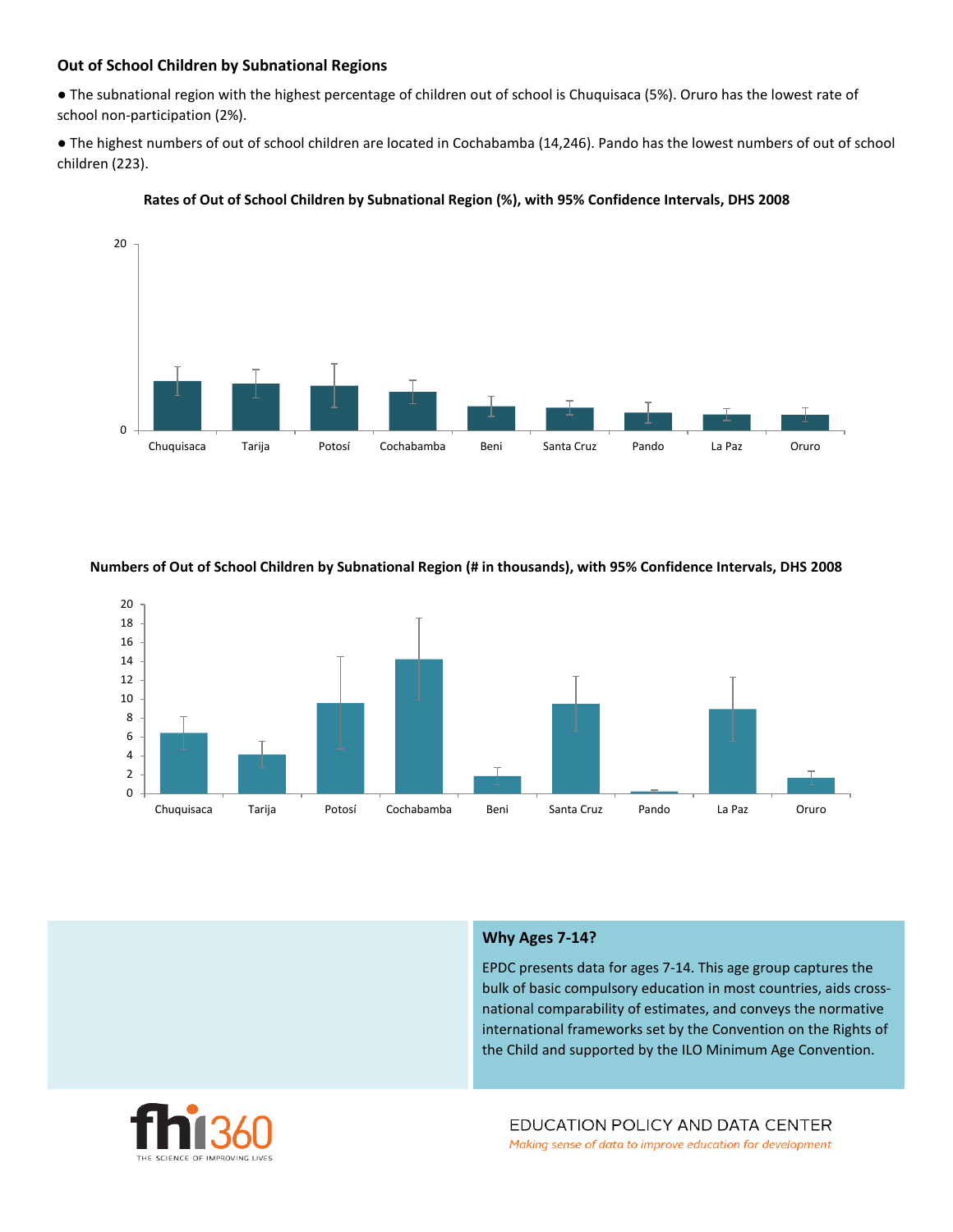# **Out of School Rates by Age and Sex**

- The official primary school entry age in Bolivia is age 6. At that age, 10% of girls and 10% of boys are out of school.
- At age 15, 14% of girls and 15% of boys are out of school.
- School participation is highest for girls at age 8 and for boys at age 9.



### **Out of School Rates, by Age and Sex**

### **Summary of EPDC Methodology on Measuring Out of School Children**

In this profile, EPDC presents estimates of the proportion and number of out of school children of the population ages 7-14 using household survey data. Along with relative and absolute estimates of out of school children, EPDC provides 95% confidence intervals for each estimate.

To create estimates of the proportion of out of school children for a particular school year, EPDC used birthdate information to identify children who were of a particular age range (7-14) on the month that the school year began. Children who had attended primary school or higher at any time during the school year were classified as 'in school;' Children who had not attended school at any time during the school year, or who had attended pre-school during that reference period were classified as 'out of school.' The proportion of children who are out of school is calculated as the number of children within the 7-14 age range who were classified as out of school divided by the number of children within the same age range.

To obtain the number of out of school children, the out-of-school rate is then applied to the estimated population of the same age range from the UN Population Division (EPDC obtained single-age population estimates to build the correct age range). UN Population Division figures are provided for mid-year each year, and EPDC uses the population figures from the year closest to the start of the school year in each country. Depending on a country's main academic calendar, the population figure may be from the year before the school participation year.

For more information on measurement of out of school children, please see the EPDC website at www.epdc.org.



EDUCATION POLICY AND DATA CENTER Making sense of data to improve education for development